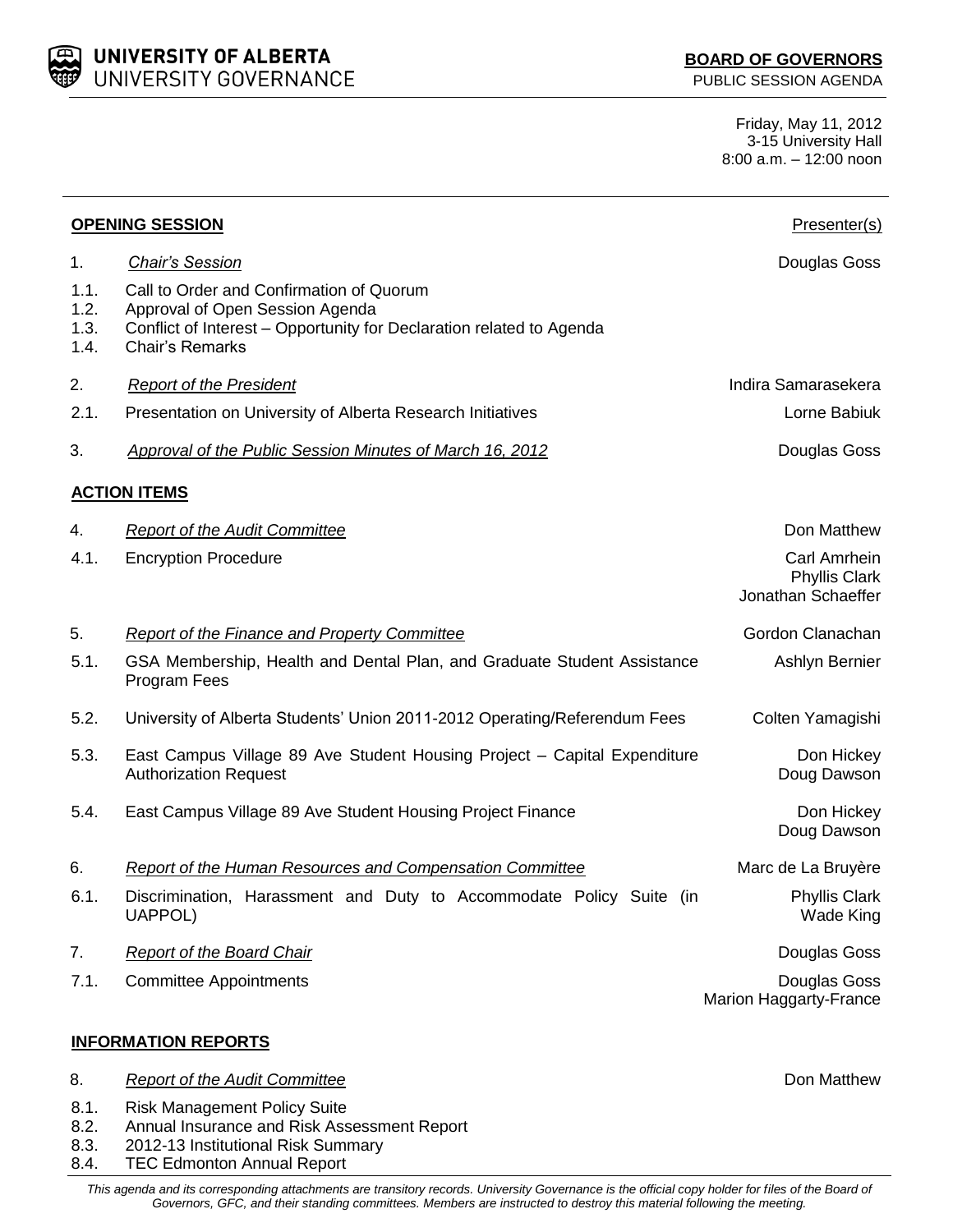| 8.5.<br>8.6.           | Pro forma Financial Statements<br>Current Accounting and Financial Reporting Issues (including Changes in<br><b>Accounting Standards)</b>                      |                                                  |  |  |
|------------------------|----------------------------------------------------------------------------------------------------------------------------------------------------------------|--------------------------------------------------|--|--|
| 8.7.                   | Management's Compliance Certificate                                                                                                                            |                                                  |  |  |
| 8.8.                   | Management's FOIPP Compliance Certificate                                                                                                                      |                                                  |  |  |
| 8.9.<br>8.10.          | Report on Significant Accounting Estimates - Risk of Material Misstatement<br><b>Competitive Bid Exception Report</b>                                          |                                                  |  |  |
| 8.11.                  | Compliance with IIA Standards                                                                                                                                  |                                                  |  |  |
| 8.12.                  | Update on Risk-Based Internal Audit Plan                                                                                                                       |                                                  |  |  |
| 8.13.<br>8.14.         | <b>Report on External Audits</b><br><b>Risk Associated with Social Media</b>                                                                                   |                                                  |  |  |
| 9.                     | <b>Report of the Finance and Property Committee</b>                                                                                                            | Gordon Clanachan                                 |  |  |
| 9.1.                   | <b>TEC Edmonton Annual Report</b>                                                                                                                              |                                                  |  |  |
|                        |                                                                                                                                                                |                                                  |  |  |
| 10.                    | Report of the Human Resources and Compensation Committee                                                                                                       | Marc de La Bruyère                               |  |  |
| 10.1.                  | Review of Faculty Deans Procedure (in UAPPOL)                                                                                                                  |                                                  |  |  |
| 11.                    | Report of the Learning and Discovery Committee                                                                                                                 | Ove Minsos                                       |  |  |
| 11.1.                  | <b>International Strategy Update</b><br>11.2. Proposal to Change Collège Saint-Jean's Official Name to Centre collégial de<br>l'Alberta, University of Alberta |                                                  |  |  |
| 11.3.                  | Unit Reviews: Summary of Academic Unit Review Report for the Faculty of<br>Education                                                                           |                                                  |  |  |
| 11.4.                  | The Umbrella Committee (TUC) and TUC Working Groups Draft Terms of<br>Reference                                                                                |                                                  |  |  |
| 12.                    | <b>Report of the University Relations Committee</b>                                                                                                            | Don Fleming                                      |  |  |
| 12.1.                  | <b>University Relations Report</b>                                                                                                                             |                                                  |  |  |
| 12.2.<br>12.3.         | University Philanthropy and Advancement Update<br>Senate Update                                                                                                |                                                  |  |  |
| 12.4.                  | <b>International Strategy Update</b>                                                                                                                           |                                                  |  |  |
| <b>REGULAR REPORTS</b> |                                                                                                                                                                |                                                  |  |  |
| 13.1.                  | Chancellor's Report                                                                                                                                            | Linda Hughes                                     |  |  |
| 13.2.                  | Alumni Association                                                                                                                                             | Don Fleming                                      |  |  |
| 13.3.                  | Students' Union                                                                                                                                                | Jim Hole<br>Colten Yamagishi                     |  |  |
| 13.4.                  | <b>Graduate Students' Association</b>                                                                                                                          | Ashlyn Bernier                                   |  |  |
| 13.5.                  | Association of Academic Staff of the University of Alberta                                                                                                     | <b>Robert Campenot</b>                           |  |  |
| 13.6.<br>13.7.         | Non-Academic Staff Association<br><b>General Faculties Council</b>                                                                                             | <b>Tanya Martelle</b><br>Louis Hugo Francescutti |  |  |
|                        |                                                                                                                                                                |                                                  |  |  |
| 14.                    | <b>Report of the Board Chair</b>                                                                                                                               | Douglas Goss                                     |  |  |
| 15.                    | <b>Other Business</b>                                                                                                                                          | Douglas Goss                                     |  |  |
| 16.                    | <b>Reminder of Board Events</b>                                                                                                                                | Douglas Goss                                     |  |  |
|                        | Next meeting date: Friday, June 15, 2012                                                                                                                       |                                                  |  |  |

17. *Conclusion of Public Session*

This agenda and its corresponding attachments are transitory records. University Governance is the official copy holder for files of the Board of *Governors, GFC and their standing committees. Members are instructed to destroy this material following the meeting.*